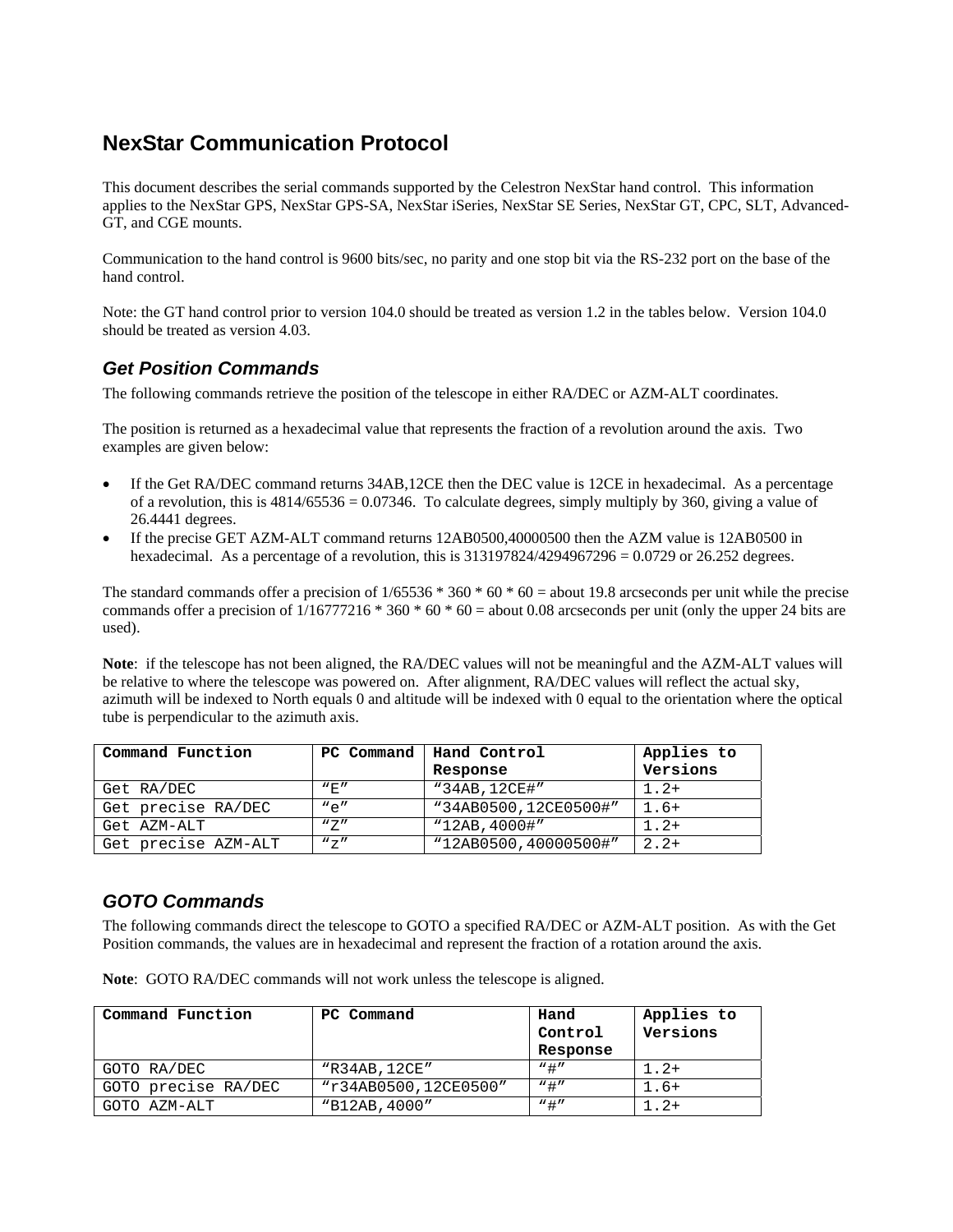| "b12AB0500,40000500"<br>GOTO precise<br>$\sqrt{1 + n}$<br>AZM-ALT<br><u>.</u> |
|-------------------------------------------------------------------------------|
|-------------------------------------------------------------------------------|

### *Sync*

To Sync to an object via serial commands, the user should center a known object in an eyepiece. Then the Sync serial command should be sent, using the celestial coordinates (RA and DEC) for that object. This causes future GOTO or Get Position commands to use coordinates relative to the Sync'd position, improving pointing accuracy to nearby objects. (we probably don't need to mention "from the planetarium package" since it also improves pointing accuracy if they GoTo objects via the hand control.) The format for the RA/DEC positions in the Sync command is identical to the GOTO RA/Dec command.

| Command Function    | PC Command           | Hand<br>Control<br>Response | Applies to<br>Versions |
|---------------------|----------------------|-----------------------------|------------------------|
| Sync RA/DEC         | "S34AB, 12CE"        | $"$ $\pm"$                  | $4.10+$                |
| Sync precise RA/DEC | "s34AB0500,12CE0500" | "#"                         | $4.10+$                |

## *Tracking Commands*

The following commands retrieve or set the tracking mode.

Depending on the mount type, following tracking modes are available:

 $0 = \text{Off}$ 

 $1 = Alt/Az$ 

 $2 = EQ$  North

 $3 = EQ$  South

**Note**: On the CGE and Advanced GT hand control versions 3.01 through 3.04 the value for EQ North is 1 and EQ South is 2. This has been corrected to match the other models in current hand control versions.

| Command Function  | PC Command          | Hand Control<br>Response | Applies to<br>Versions |
|-------------------|---------------------|--------------------------|------------------------|
| Get Tracking Mode | $W + H$             | $chr(mode) & w$ "#"      | $2.3+$                 |
| Set Tracking Mode | " $T''$ & chr(mode) | $"$ #"                   | $\overline{1}$ .6+     |

#### *Slewing Commands*

The following commands allow you to slew (move) the telescope at fixed or variable rates.

For **variable rates**, multiply the desired rate by 4 and then separate it into a high and low byte. For example if the desired tracking rate is 150 arcseconds/second, then:

trackRateHigh =  $(150 * 4)$  \  $256 = 2$ , and trackRateLow =  $(150 * 4)$  mod  $256 = 88$ 

For **fixed rates**, simply use a value from 1-9 (or 0 to stop) to mimic the equivalent hand control rates.

**Note**: in most configurations, issuing the slew commands will override (or conflict with) the tracking mode of the mount. Hence it is always best to disable tracking first using the **Tracking Commands**, issue the slew command, then re-enable tracking. The main exception to this is when tracking equatorially - the **fixed rate** slews at 1 or 2 will not override tracking. This can be useful to simulate autoguiding.

**Note**: on GT models, the fixed rate slews at rate 9 move at 3 degrees per second instead of the maximum rate.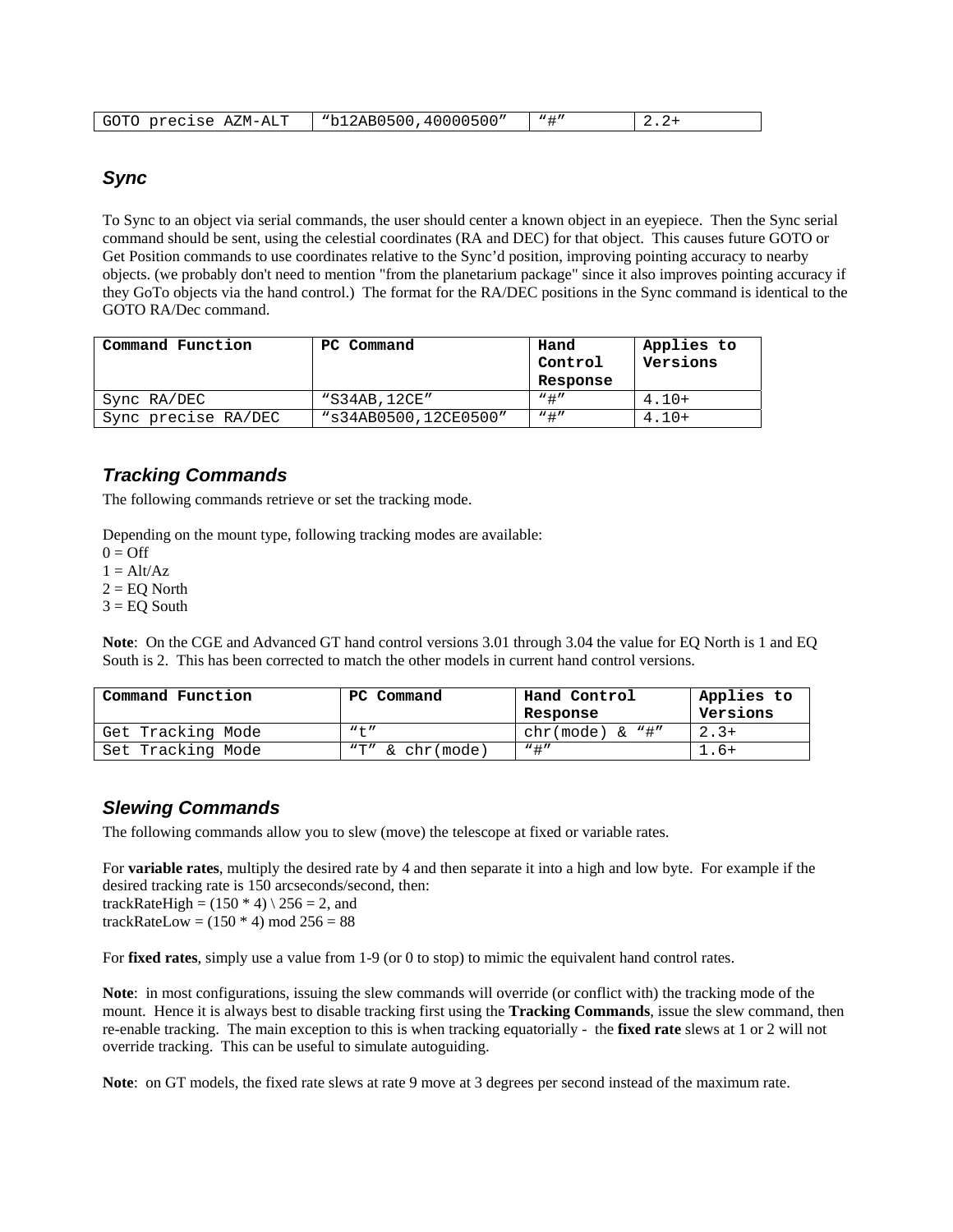| Command Function                           | PC Command           | Hand Control            | Applies to |
|--------------------------------------------|----------------------|-------------------------|------------|
|                                            |                      | Response                | Versions   |
| Variable rate Azm (or                      | $"P"$ &              | $\sqrt[n]{\frac{1}{n}}$ | $1.6+$     |
| RA) slew in positive                       | $chr(3)$ &           |                         |            |
| direction                                  | $chr(16)$ &          |                         |            |
|                                            | $chr(6)$ &           |                         |            |
|                                            | chr(trackRateHigh) & |                         |            |
|                                            | chr(trackRateLow) &  |                         |            |
|                                            | chr(0) &             |                         |            |
|                                            | chr(0)               |                         |            |
|                                            |                      |                         |            |
| Variable rate Azm (or                      | $"P" \&$             | $"$ #"                  | $1.6+$     |
| RA) slew in negative                       | chr(3) &             |                         |            |
| direction                                  | $chr(16)$ &          |                         |            |
|                                            |                      |                         |            |
|                                            | $chr(7)$ &           |                         |            |
|                                            | chr(trackRateHigh) & |                         |            |
|                                            | chr(trackRateLow) &  |                         |            |
|                                            | $chr(0)$ &           |                         |            |
|                                            | chr(0)               |                         |            |
|                                            | $"P"$ &              | $"$ #"                  | $1.6+$     |
| Variable rate Alt (or                      | $chr(3)$ &           |                         |            |
| Dec) slew in positive                      |                      |                         |            |
| direction                                  | $chr(17)$ &          |                         |            |
|                                            | $chr(6)$ &           |                         |            |
|                                            | chr(trackRateHigh) & |                         |            |
|                                            | chr(trackRateLow) &  |                         |            |
|                                            | $chr(0)$ &           |                         |            |
|                                            | chr(0)               |                         |            |
| Variable rate Alt (or                      | $"P"$ &              | $"$ #"                  | $1.6+$     |
| Dec) slew in negative                      |                      |                         |            |
| direction                                  | chr(3) &             |                         |            |
|                                            | $chr(17)$ &          |                         |            |
|                                            | $chr(7)$ &           |                         |            |
|                                            | chr(trackRateHigh) & |                         |            |
|                                            | chr(trackRateLow) &  |                         |            |
|                                            | $chr(0)$ &           |                         |            |
|                                            | chr(0)               |                         |            |
|                                            | $\overline{P''}$ &   | $"$ #"                  |            |
| Fixed rate Azm (or RA)<br>slew in positive |                      |                         | $1.6+$     |
| direction                                  | chr(2) &             |                         |            |
|                                            | $chr(16)$ &          |                         |            |
|                                            | $chr(36)$ &          |                         |            |
|                                            | $chr(rate)$ &        |                         |            |
|                                            | $chr(0)$ &           |                         |            |
|                                            | $chr(0)$ &           |                         |            |
|                                            | chr(0)<br>$"P" &$ &  | $\sqrt[n]{\frac{1}{n}}$ |            |
| Fixed rate Azm (or RA)                     | $chr(2)$ &           |                         | $1.6+$     |
| slew in negative<br>direction              |                      |                         |            |
|                                            | $chr(16)$ &          |                         |            |
|                                            | $chr(37)$ &          |                         |            |
|                                            | $chr(rate)$ &        |                         |            |
|                                            | $chr(0)$ &           |                         |            |
|                                            | $chr(0)$ &           |                         |            |
|                                            | chr(0)               |                         |            |
| Fixed rate Alt (or DEC)                    | $"P"$ &              | $"$ #"                  | $1.6+$     |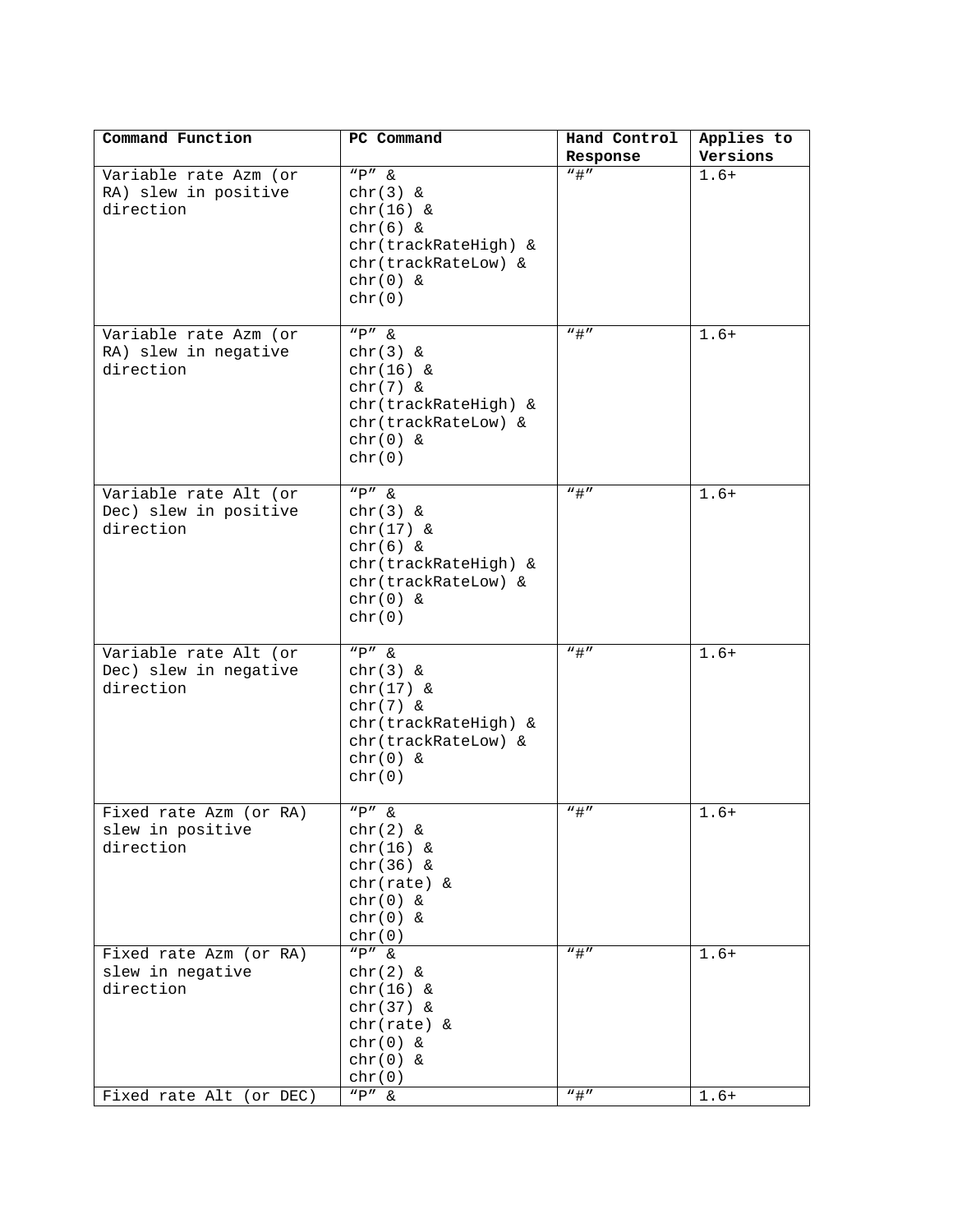| slew in positive        | $chr(2)$ &    |        |        |
|-------------------------|---------------|--------|--------|
| direction               | $chr(17)$ &   |        |        |
|                         | $chr(36)$ &   |        |        |
|                         | $chr(rate)$ & |        |        |
|                         | $chr(0)$ &    |        |        |
|                         | $chr(0)$ &    |        |        |
|                         | chr(0)        |        |        |
| Fixed rate ALT (or DEC) | $"P"$ &       | $"$ #" | $1.6+$ |
| slew in negative        | $chr(2)$ &    |        |        |
| direction               | $chr(17)$ &   |        |        |
|                         | $chr(37)$ &   |        |        |
|                         | $chr(rate)$ & |        |        |
|                         | $chr(0)$ &    |        |        |
|                         | $chr(0)$ &    |        |        |
|                         | chr(0)        |        |        |

### *Time/Location Commands (Hand Control)*

The following commands set the time and location in the hand control.

The format of the location commands is: ABCDEFGH, where:

A is the number of degrees of latitude.

B is the number of minutes of latitude.

C is the number of seconds of latitude.

D is 0 for north and 1 for south.

E is the number of degrees of longitude.

F is the number of minutes of longitude.

G is the number of seconds of longitude.

H is 0 for east and 1 for west.

For example, to set the location to  $118^{\circ}20'17''$  W,  $33^{\circ}50'41''$  N, you would send (note that latitude is before longitude): "W" & chr(33) & chr(50) & chr(41) & chr(0) & chr(118) & chr(20) & chr(17) & chr(1)

The format of the time commands is: QRSTUVWX, where:

Q is the hour (24 hour clock).

R is the minutes.

S is the seconds.

T is the month.

U is the day.

V is the year (century assumed as 20).

W is the offset from GMT for the time zone. **Note**: if zone is negative, use 256-zone.

X is 1 to enable Daylight Savings and 0 for Standard Time.

For example, to set the time to 3:26:00PM on April 6, 2005 in the Eastern time zone  $(-5 \text{ UTC: } 256-5 = 251)$  you would send:

"H" & chr(15) & chr(26) & chr(0) & chr(4) & chr(6) & chr(5) & chr(251) & chr(1)

**Note**: All values are sent in binary format, not ASCII.

**Note**: The Get commands do **not** retrieve the time and location from the GPS unit (if one is present). The time and location are retrieved from the hand control. You must first enter the View Time/Site menu to update the hand control time if you want the time from the GPS or, use the GPS Commands in the next section.

| Command Function | PС<br>Command | Hand    | Applies to |
|------------------|---------------|---------|------------|
|                  |               | Control | Versions   |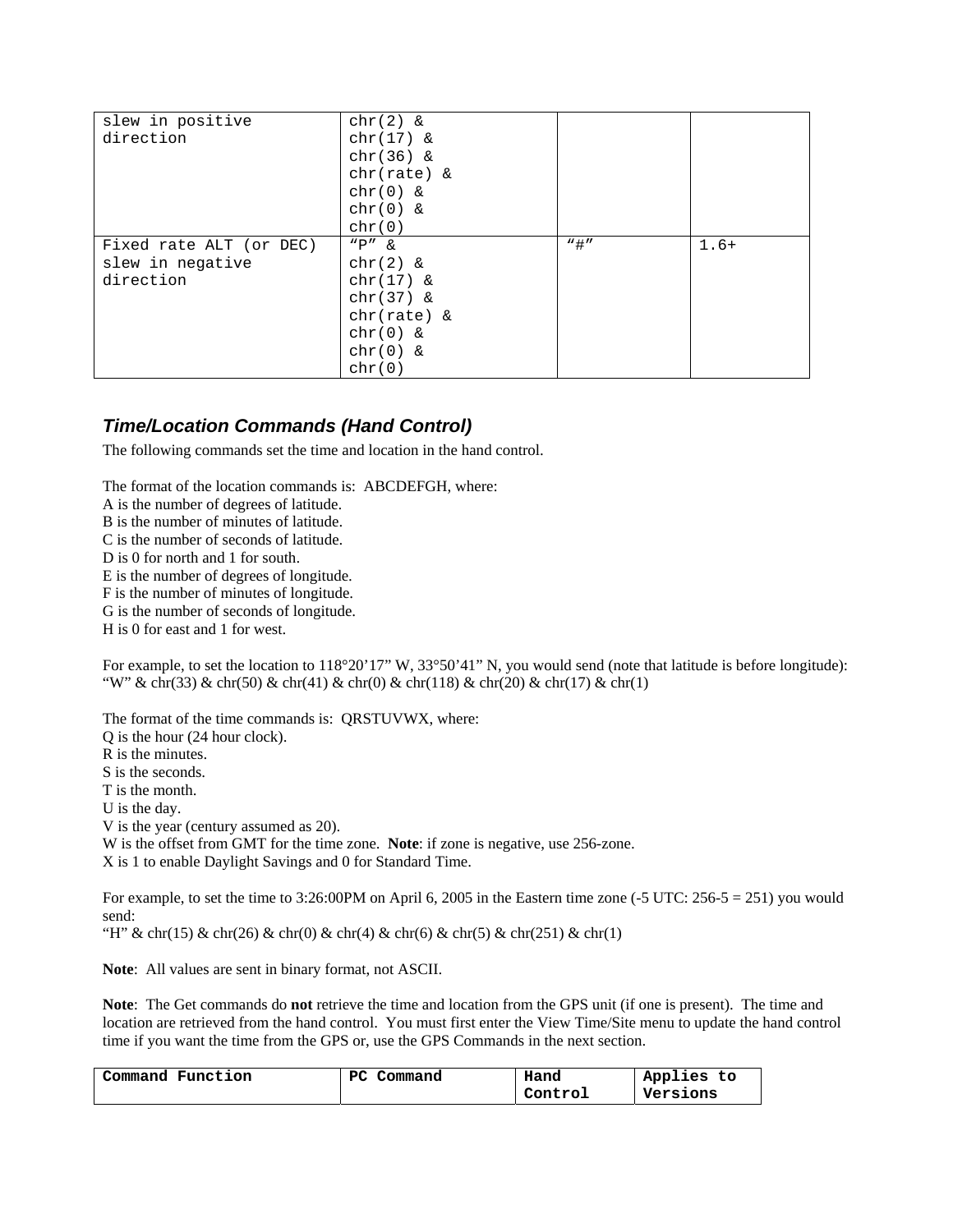|              |                    | Response     |                          |
|--------------|--------------------|--------------|--------------------------|
| Get Location | ``w"               | chr(A) &     | $2.3+$                   |
|              |                    | $chr(B)$ &   |                          |
|              |                    | $chr(C)$ &   |                          |
|              |                    | chr(D) &     |                          |
|              |                    | $chr(E)$ &   |                          |
|              |                    | $chr(F)$ &   |                          |
|              |                    | $chr(G)$ &   |                          |
|              |                    | $chr(H)$ &   |                          |
|              |                    | $"$ #"       |                          |
| Set Location | $\overline{W''}$ & | $"$ #"       | $2.3+$                   |
|              | chr(A) &           |              |                          |
|              | $chr(B)$ &         |              |                          |
|              | $chr(C)$ &         |              |                          |
|              | chr(D) &           |              |                          |
|              | $chr(E)$ &         |              |                          |
|              | $chr(F)$ &         |              |                          |
|              | $chr(G)$ &         |              |                          |
|              | chr(H)             |              |                          |
| Get Time     | "h"                | chr(Q) &     | $\overline{2} \cdot 3 +$ |
|              |                    | $chr(R)$ &   |                          |
|              |                    | $chr(S)$ &   |                          |
|              |                    | $chr(T)$ &   |                          |
|              |                    | $chr(U)$ &   |                          |
|              |                    | chr(V) &     |                          |
|              |                    | $chr(W)$ &   |                          |
|              |                    | chr(X) &     |                          |
|              |                    | $"$ #"       |                          |
| Set Time     | $"H"$ &            | $\sqrt{n}$ # | $2.3+$                   |
|              | $chr(Q)$ &         |              |                          |
|              | $chr(R)$ &         |              |                          |
|              | $chr(S)$ &         |              |                          |
|              | $chr(T)$ &         |              |                          |
|              | $chr(U)$ &         |              |                          |
|              | chr(V) &           |              |                          |
|              | $chr(W)$ &         |              |                          |
|              | chr(X)             |              |                          |

## *GPS Commands*

The following table shows various commands that can be sent to a GPS unit. Note: all units of time are in UT.

| Command Function            | PC Command  | Hand Control | Applies to |
|-----------------------------|-------------|--------------|------------|
|                             |             | Response     | Versions   |
| Is GPS Linked?              | $"P"$ &     | $chr(x)$ &   | $1.6+$     |
|                             | $chr(1)$ &  | $"$ #"       |            |
| $X > 0$ if linked, 0 if     | chr(176) &  |              |            |
| not linked                  | $chr(55)$ & |              |            |
|                             | $chr(0)$ &  |              |            |
|                             | $chr(0)$ &  |              |            |
|                             | $chr(0)$ &  |              |            |
|                             | chr(1)      |              |            |
|                             |             |              |            |
| Get Latitude                | $"P" \&$    | chr(x) &     | $1.6+$     |
|                             | $chr(1)$ &  | $chr(y)$ &   |            |
| $((x*65536)+(y*256)+z)/(2)$ | chr(176) &  | $chr(z)$ &   |            |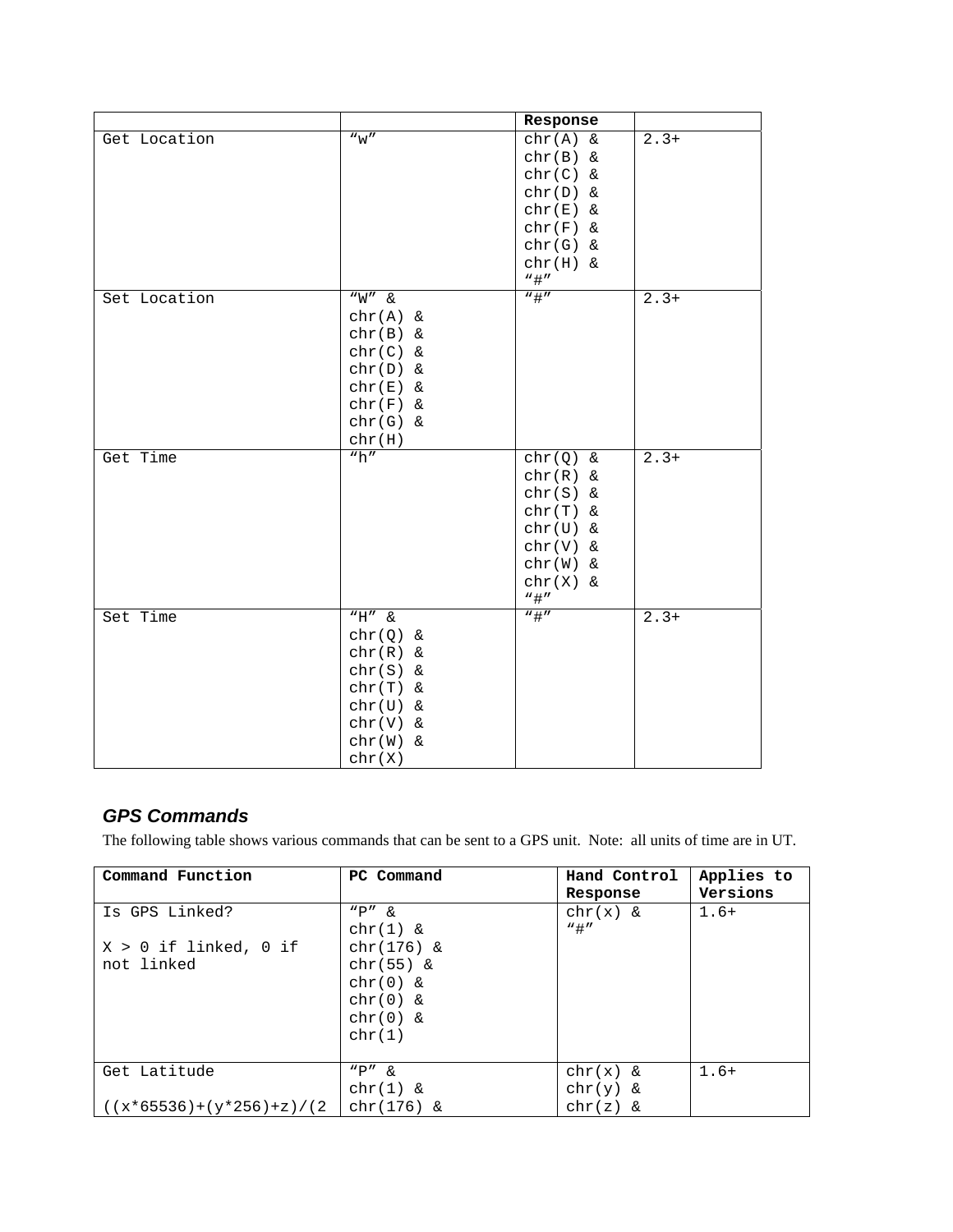| ^24) is a fraction of a<br>rotation. To convert to<br>degrees, multiply by<br>360.                                                 | $chr(1)$ &<br>chr(0) &<br>$chr(0)$ &<br>$chr(0)$ &<br>chr(3)                                                     | $"$ #"                                           |        |
|------------------------------------------------------------------------------------------------------------------------------------|------------------------------------------------------------------------------------------------------------------|--------------------------------------------------|--------|
| Get Longitude<br>$((x*65536)+(y*256)+z)/(2)$<br>^24) is a fraction of a<br>rotation. To convert to<br>degrees, multiply by<br>360. | $\overline{P''}$ &<br>$chr(1)$ &<br>chr(176) &<br>$chr(2)$ &<br>$chr(0)$ &<br>$chr(0)$ &<br>$chr(0)$ &<br>chr(3) | $chr(x)$ &<br>$chr(y)$ &<br>$chr(z)$ &<br>$"$ #" | $1.6+$ |
| Get Date<br>$x$ is month $(1-12)$<br>$y$ is day $(1-31)$                                                                           | $"P"$ &<br>$chr(1)$ &<br>chr(176) &<br>chr(3) &<br>chr(0) &<br>$chr(0)$ &<br>$chr(0)$ &<br>chr(2)                | $chr(x)$ &<br>$chr(y)$ &<br>$"$ #"               | $1.6+$ |
| Get Year<br>$(x * 256) + y = year$                                                                                                 | $"P"$ &<br>$chr(1)$ &<br>chr(176) &<br>$chr(4)$ &<br>$chr(0)$ &<br>$chr(0)$ &<br>$chr(0)$ &<br>chr(2)            | $chr(x)$ &<br>$chr(y)$ &<br>$"$ #"               | $1.6+$ |
| Get Time<br>x is the hours<br>y is the minutes<br>z is the seconds                                                                 | $"P"$ &<br>$chr(1)$ &<br>chr(176) &<br>$chr(51)$ &<br>$chr(0)$ &<br>$chr(0)$ &<br>$chr(0)$ &<br>chr(3)           | $chr(x)$ &<br>$chr(y)$ &<br>$chr(z)$ &<br>$"$ #" | $1.6+$ |

## *RTC Commands*

The following table shows various RTC commands on the CGE mount.

| Command Function      | PC Command | Hand Control | Applies to |
|-----------------------|------------|--------------|------------|
|                       |            | Response     | Versions   |
| Get Date              | "P" &      | $chr(x)$ &   | $1.6+$     |
|                       | $chr(1)$ & | $chr(y)$ &   |            |
| $x$ is month $(1-12)$ | chr(178) & | $"$ #"       |            |
| $y$ is day $(1-31)$   | $chr(3)$ & |              |            |
|                       | $chr(0)$ & |              |            |
|                       | $chr(0)$ & |              |            |
|                       | $chr(0)$ & |              |            |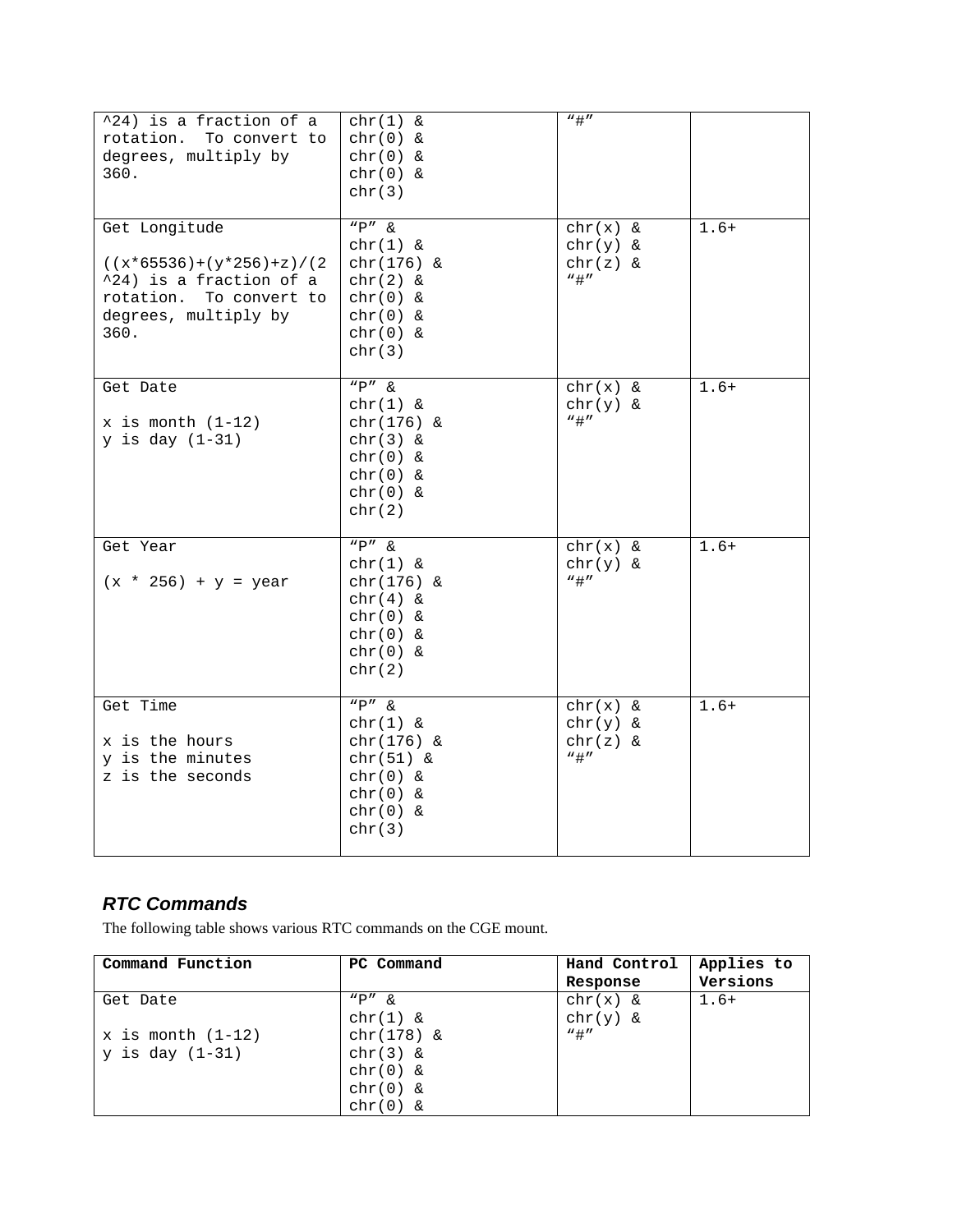|                                                                    | chr(2)                                                                                                             |                                                |         |
|--------------------------------------------------------------------|--------------------------------------------------------------------------------------------------------------------|------------------------------------------------|---------|
| Get Year<br>$(x * 256) + y = year$                                 | $"P"$ &<br>$chr(1)$ &<br>chr(178) &<br>$chr(4)$ &<br>$chr(0)$ &<br>$chr(0)$ &<br>$chr(0)$ &<br>chr(2)              | chr(x) &<br>$chr(y)$ &<br>$"$ #"               | $1.6+$  |
| Get Time<br>x is the hours<br>y is the minutes<br>z is the seconds | $"P"$ &<br>$chr(1)$ &<br>chr(178) &<br>$chr(51)$ &<br>$chr(0)$ &<br>$chr(0)$ &<br>chr(0) &<br>chr(3)               | chr(x) &<br>$chr(y)$ &<br>$chr(z)$ &<br>$"$ #" | $1.6+$  |
| Set Date<br>$x$ is month $(1-12)$<br>$y$ is day $(1-31)$           | "P" &<br>$chr(3)$ &<br>$chr(178)$ &<br>chr(131) &<br>$chr(x)$ &<br>$chr(y)$ &<br>$chr(0)$ &<br>chr(0)              | $"$ #"                                         | $3.01+$ |
| Set Year<br>$(x * 256) + y = year$                                 | $"P"$ &<br>$chr(3)$ &<br>chr(178) &<br>chr(132) &<br>chr(x) &<br>$chr(y)$ &<br>$chr(0)$ &<br>chr(0)                | $"$ #"                                         | $3.01+$ |
| Set Time<br>x is the hours<br>y is the minutes<br>z is the seconds | $\overline{N}P'' \&$<br>$chr(4)$ &<br>$chr(178)$ &<br>chr(179) &<br>chr(x) &<br>$chr(y)$ &<br>$chr(z)$ &<br>chr(0) | $"$ # $"$                                      | $3.01+$ |

## *Miscellaneous Commands*

| Command Function | PC Command   | Hand Control<br>Response                            | Applies to<br>Versions |
|------------------|--------------|-----------------------------------------------------|------------------------|
| Get Version      | $N \sqrt{v}$ | $chr(major) & 1.2+$<br>$chr(minor)$ &<br>$"$ $\pm"$ |                        |